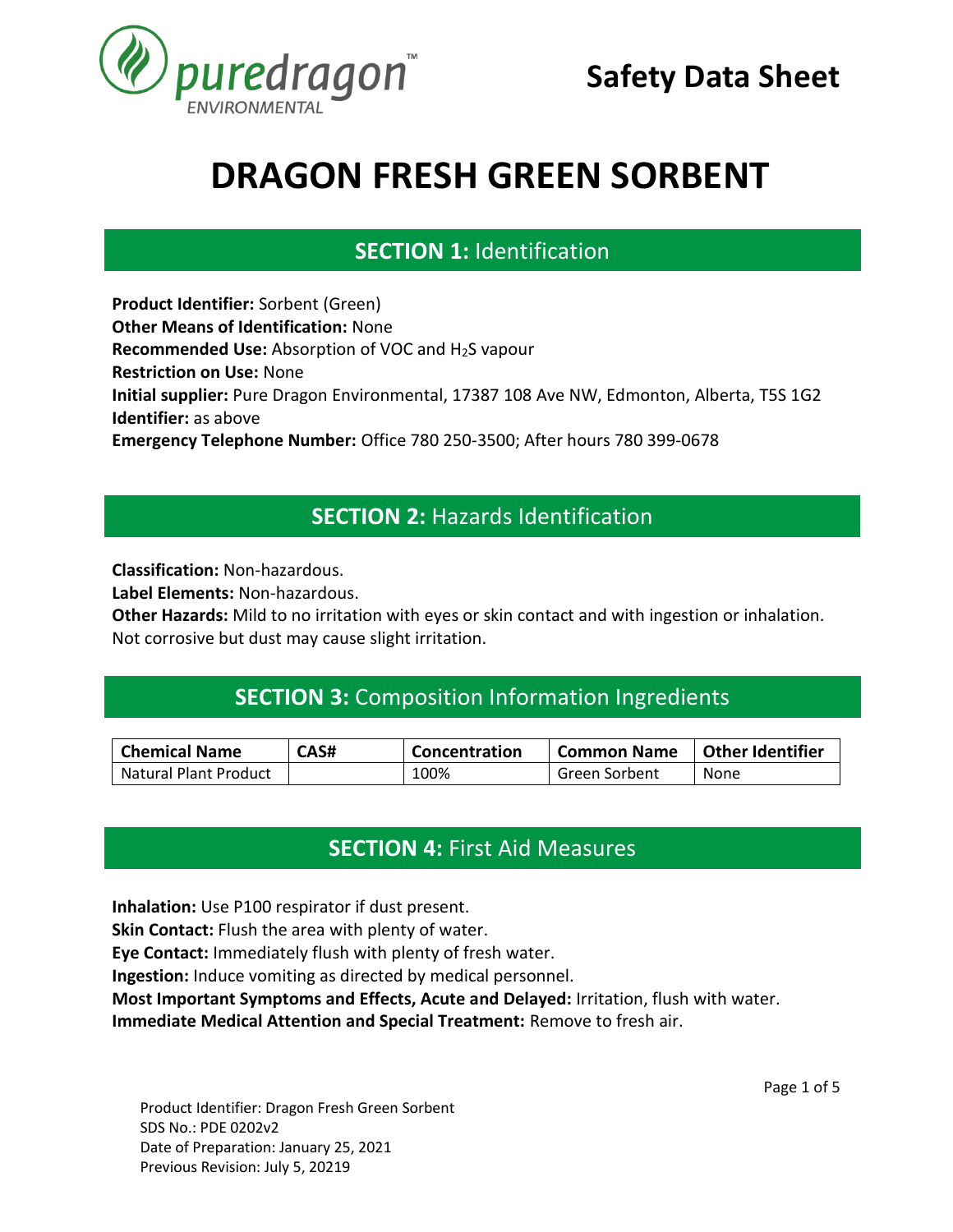

### **SECTION 5:** Fire Fighting Measures **SECTION 1. IDENTIFICATION**

**Extinguishing Media Suitable:** Water spray, carbon dioxide, foam, or dry chemical. **Extinguishing Media Unsuitable: None.** 

**Specific Hazards Arising from the Product:** When burned products of combustion including dioxides of carbon can occur.

**Special Protective Equipment and Precautions for Fire-fighters:** None, Standard PPE.

#### **SECTION 6:** Accidental Release Measures **SECTION 1. IDENTIFICATION**

**Personal Precautions:** Handle in accordance with good industrial hygiene and safety practices. **Protective Equipment, and Emergency Procedures:** Standard PPE. These practices include avoiding unnecessary exposure, and removal of material from eyes, skin, and clothing. **Method for Containment and Cleanup:** Product is non-hazardous solid. Clean up spills in a manner that does not disperse dust into the air. Spent and new granular sorbent may be recyclable. If required, dispose of sorbent in a facility permitting non-hazardous waste. CONTAINER DISPOSAL: Dispose in facility permitting non-hazardous waste.

#### **SECTION 7:** Handling and Storage **SECTION 1. IDENTIFICATION**

Precautions for Safe Handling: Keep closed until ready for use. Avoid breathing dust. Avoid contact with eyes. Wash hands and contact area after handling.

**Condition for Safe Storage:** Product should be stored in dry, well ventilated area. Store away from ozone, liquid oxygen, chlorine, permanganate etc. Sorbent has a shelf life of two years from the date of order.

### **SECTION 8:** Exposure Controls & Personal Protection **SECTION 1. IDENTIFICATION**

| <b>Chemical Name</b> | <b>ACGIH</b> |             | <b>OSHA PEL</b>     |             |
|----------------------|--------------|-------------|---------------------|-------------|
|                      | TWA          | <b>STEL</b> | TWA                 | <b>STEL</b> |
| Green Sorbent        | <b>NA</b>    | NA          | 15 mg/ $M^3$ (dust) | <b>NA</b>   |

#### *Note:*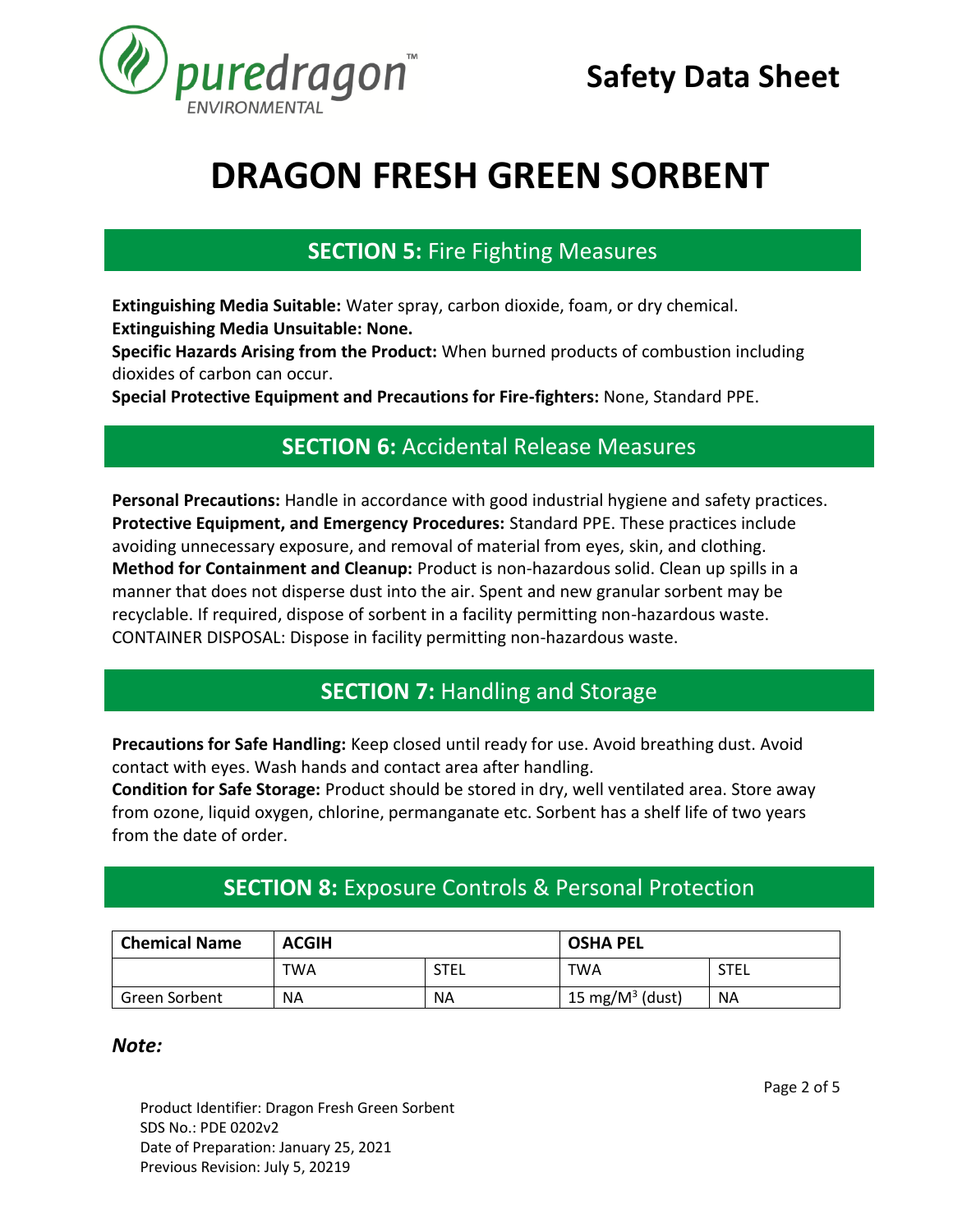

**Appropriate Engineering Controls:** Avoid dust generation. Good general ventilation **Eyes/Face Protection:** Safety glasses with side shields are recommended while handling. Complete flushing with fresh water if material contacts the eyes.

**Skin protection:** Avoid direct skin exposure. Wash hands or any contact parts with plenty of fresh water.

**Respiratory Protection:** Use appropriate BIS/NIOSH/MSHA approved P100 particulate respirators if exposed to dust. Recommended limits for 8 hrs.

# **SECTION 9:** Physical and Chemical Properties **SECTION 1. IDENTIFICATION**

**Appearance:** Black Granular Solid **Odour:** None **Odour Threshold:** None **pH:** Solid, NA **Melting Point and Freezing Point:** Solid, NA **Evaporation Point:** Solid, NA **Flammability:** ~ 300 C **Explosive Limit: NA Vapour Pressure:** Solid, NA **Vapour Density:** Solid, NA **Relative Density (water =1):** Solid, NA **Soluble in Water:** No **Soluble in Other Liquids:** No **Partition Coefficient (n-Octanol/Water):** Solid, NA **Auto-ignition:** ~300C **Decomposition Temperature:** ~300C

#### **SECTION 10:** Stability and Reactivity **SECTION 1. IDENTIFICATION**

**Reactivity:** Very little.

**Chemical Stability:** This product is stable under the specified conditions of storage, shipment, and use.

**Possible Hazardous Reaction:** Incompatible Materials: Contact with strong oxidizing agents like ozone, liquid oxygen, chlorine, permanganate, etc. may result in rapid combustion. Avoid putting in contact with strong acids.

**Hazardous Decomposition Products:** Oxides of carbon generated if burned.

Page 3 of 5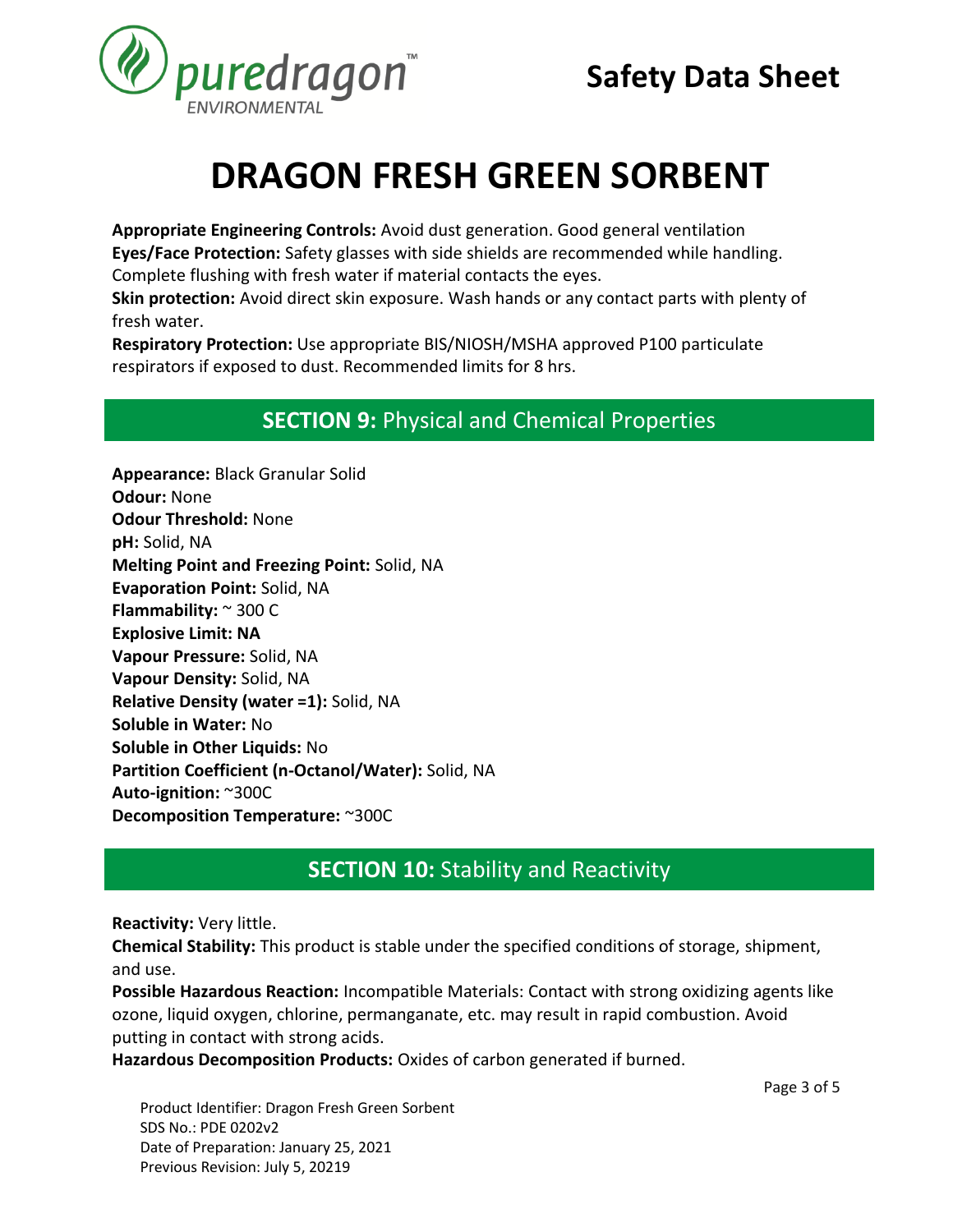

#### **SECTION 11:** Toxicological Information **SECTION 1. IDENTIFICATION**

Material is non-toxic. **Likely Routes of Exposure:**  X Inhalation, Skin Contact, Eye Contact, Ingestion

**Acute Toxicity:** Not expected to be acutely toxic LC50 LD50(Oral) LD50(Dermal)

#### *Notes:*

**Skin Corrosion/Irritation:** Mild irritation. **Serious Eye Damage/Irritation:** Mild irritation **STOT (Specific Target Organ Toxicity):** None **Repeated Exposure:** None **Respiratory and/or Skin Sensitization:** None **Carcinogenicity:** None

| <b>Chemical Name</b> | <b>IARC</b> | <b>ACGIH</b>      | OSHA          |
|----------------------|-------------|-------------------|---------------|
| l Green Sorbent      | Not Listed  | <b>Not Listed</b> | Not Regulated |

**Reproductive Toxicity:** None **Development of Offspring:** None **Sexual Function and Fertility:** None **Effects on or via Lactation:** None **Mutagenicity:** None **Interactive Effects:** None

#### **SECTION 12:** Ecological Information **SECTION 1. IDENTIFICATION**

This material is not harmful to environment.

**Ecotoxicity:** None **Persistence and Degradability:** None. Natural plant product which will degrade like other plant

Page 4 of 5